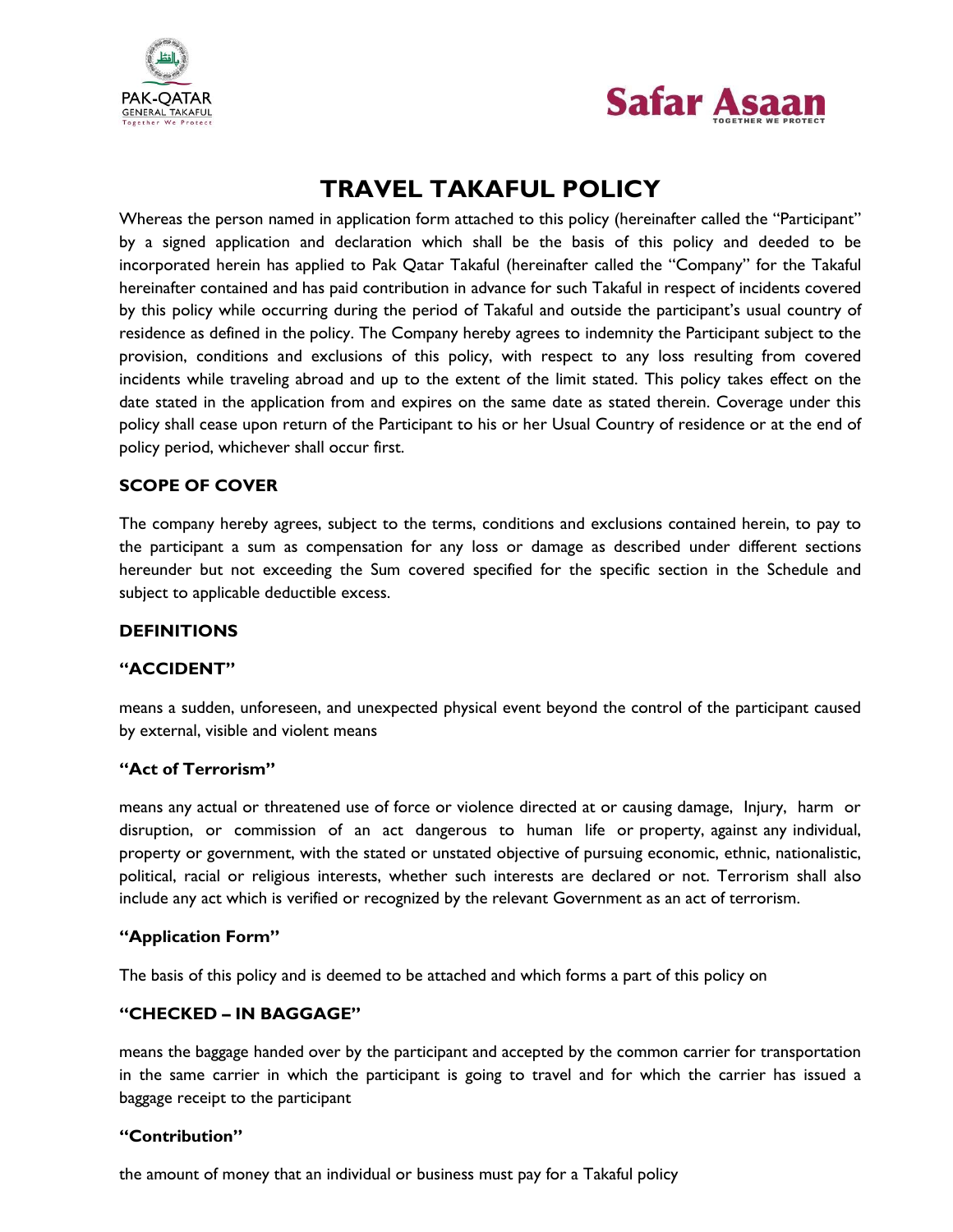



## **"Common Carrier"**

means any commercial public airline, railway, bus transport, or water borne vessel operating under license issued by the appropriate authority for transportation of passengers

## **"Company"**

means Pak Qatar General Takaful Limited

## **"DEDUCTIBLE EXCESS"**

means the amount of expenses to be incurred by the Participant/Insured before the compensation under the cover shall become payable and shall not be reimbursed by the Company

#### **"Dependent"**

means the lawful spouse of the Insured not above the age of 60 years and any non-earning child of the Participant/Insured below the age of 18 years

## **"EFFECTIVE DATE OF COVERAGE"**

means, the Start Date of Cover as shown on the Policy Schedule. Cover cannot start after the Participant Journey has begun

#### **"Emergency evacuation"**

- a) the participant medical condition warrants immediate transportation from the place where he/she is injured or sick to the nearest Hospital where appropriate medical treatment can be obtained;
- b) after being treated at a local hospital, his medical condition warrants transportation to the country where the trip commenced to obtain further medical treatment or to recover; or (a) and (b) above (c) both

#### **"Emergency medical expenses"**

means expenses incurred by the participant during the course of covered journey for services and supplies, which are recommended by the attending physician in the hospital

#### **"FAMILY"**

means the primary Participant his/her lawful spouse below the age of 60 years or participant and his/ her children below the age of 18 years

#### **"GEOGRAPHICAL COVERAGE"**

Coverage outside the usual country of residence and usual place of residence

#### **"HOSPITAL/NURSING HOME"**

means any institution that is generally recognized as a hospital in the foreign country concerned and it is established for indoor care and treatment of sickness or injuries and is under the constant direction of a qualified physician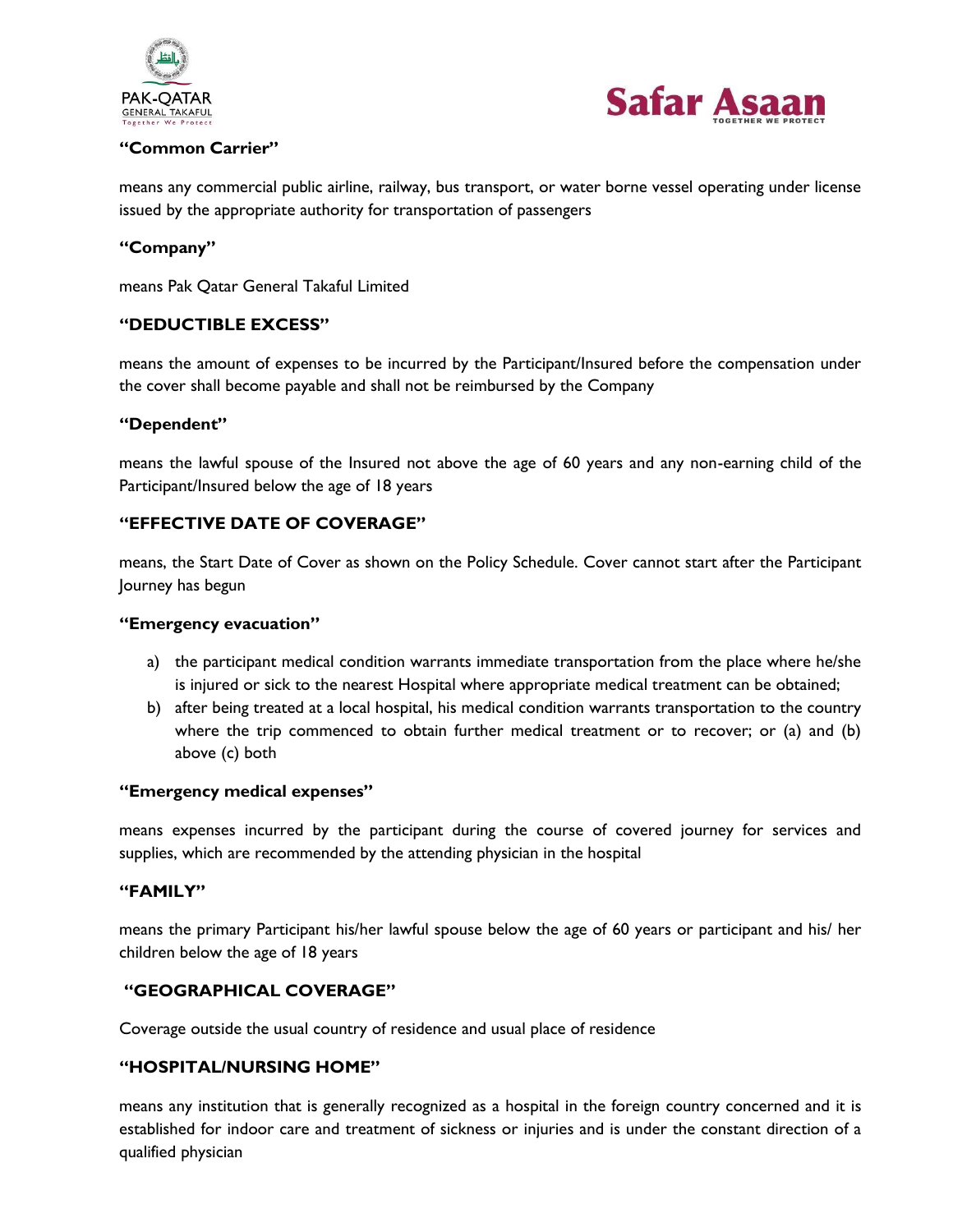



## **"IMMEDIATE FAMILY MEMBER"**

mean participant legally wedded spouse; siblings; siblings in law; parents; parents in law; legal guardian; ward; step parents; who reside in Pakistan

#### **"Out Patient Treatment"**

means where patients are provided medical, surgical or allied (physiotherapy, dietetics) consultation and expert opinion.

## **"PARTICIPANT "**

The person whose name is in the Takaful policy, issued by the Company, as the inquisitor of this policy before his/her travel

#### **"Participant Journey"**

means any journey undertaken during the trip which commences when the passenger boards the common carrier for onward overseas journey and terminates when he disembarks on return to Pakistan or the expiration date whichever is earlier

#### **"Period of Takaful"**

means the period chosen by the participant as per the Policy Schedule, for which contribution has been paid, starting from the departure Date of Cover as shown on the Policy Schedule and expiring at the end of the chosen period

#### **"Permanent Total Disability"**

means disability lasting twelve calendar months and at the expiry of that period being beyond reasonable hope of improvement and certified to that effect by a competent and qualified Physician appointed by us

#### **"Physician"**

means a person who is qualified to practice medicine or is a surgeon and has a valid license issued by the appropriate authority for the same, provided that this person is not a member of the participant's Family.

#### **"Policy"**

means participant"s Application Form, the Schedule of benefits, the Company"s covering letter to the participant and any endorsement attaching to or forming part thereof, either at inception or during the period of Takaful

#### **"Pre-existing condition"**

means the participant received medical treatment, diagnosis, consultation, or prescribed drugs or a medical condition for which the participant is on a waiting list for hospital in-patient treatment. Or an ongoing or recurring medical condition for which medical advice or treatment was recommended by a medical practitioner within a five (5) year preceding the participant trip abroad including their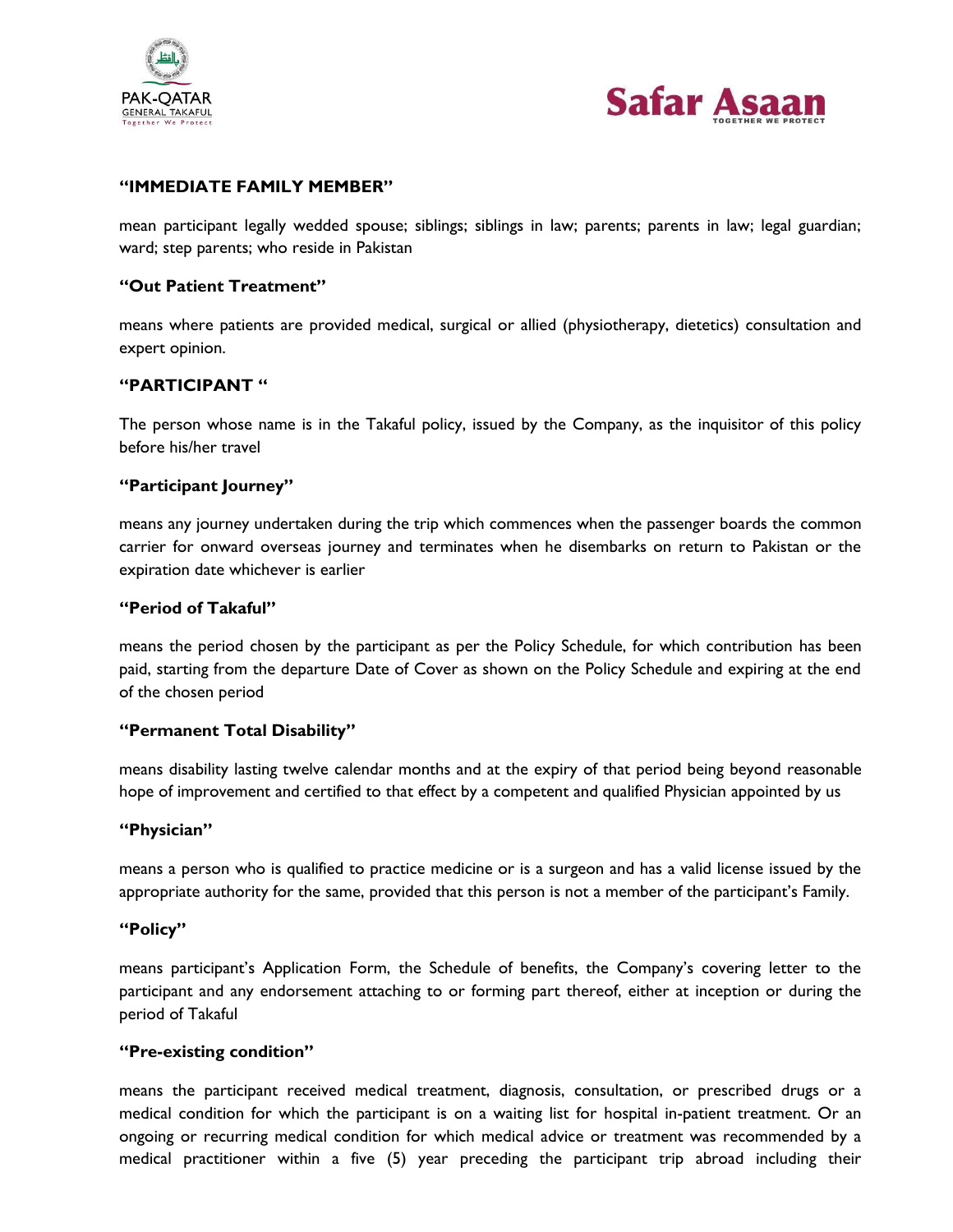



consequences. Further to that any Chronic Disease hence proved to be existing before the commencement of trip whether known or unknown to the participant shall be considered as pre existing

## **"Policy Schedule"**

means the Schedule of Benefits attached to this policy.

#### **"REASONABLE ADDITIONAL EXPENSES"**

means any expenses for meals and lodging which are necessarily incurred by the participant as the result of a Trip Interruption or Trip Delay and does not include meals and lodging provided by the Common Carrier or any other party free of charge.

#### **"Reasonable and Customary Charges"**

means usual amount charged for treatment, supplies or medical services in the locality where such expense is incurred and does not include charges that would not have been made if no Takaful existed

#### **"SERVICE PROVIDER"-**

means any person, organization or institution that provides services to the participant for an event covered under this policy and that is liable to be paid by the Company

#### **"Sum Covered"**

means the maximum amount of coverage, as specified in the Schedule attached to this Policy, that the participant is entitled to in respect of each benefit and as applicable pert Trip under this policy

#### **"Sound Natural Teeth"**

means natural teeth that are either unaltered or are fully restored to their normal function and are Disease-free, have no decay and are not more susceptible to Injury than unaltered natural teeth

#### **"THIRD PARTY ADMINISTRATOR (TPA)"**

means such person or persons as may be appointed by the company from time to time to provide assistance to the participant in terms of this policy

#### **"Trip"**

means in respect of any Single Trip plans, means the travel You are undertaking & commences from the time You leave your home or place of departure to start Your trip until You return home or until the end of the period of insurance shown as the return date on the policy of insurance, whichever is sooner.

In respect to 1 year Multi-trip plans, means the travel You are undertaking & commences from the time You leave your home or place of departure to start Your trip until You return home or until the end of the period of takaful shown on the policy of takaful, whichever is sooner. The length of any one trip cannot exceed sixty (60) days in Universal & Vital plans and 30 days in Schengen+ plan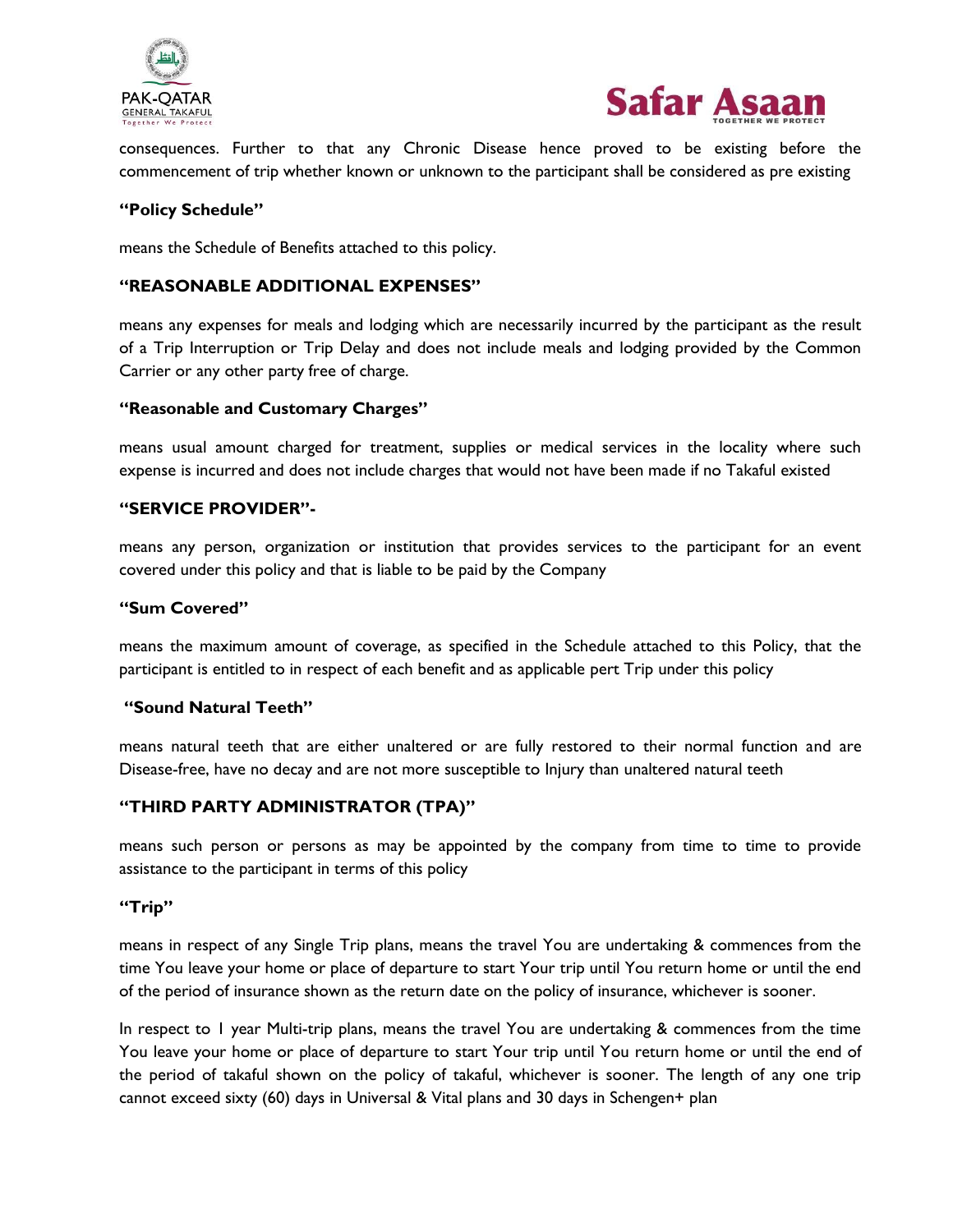

#### **"Trip Duration"**



means the length of time period commencing from the date when the participant travels out of Pakistan and ending on the date of return of the participant to Pakistan, both days inclusive and calculated according to Pakistan Standard Time (PST)

#### **"VALUABLES"**

means photographic, audio, video, computer and any other electronic equipment, telecommunications and electrical equipment, telescopes, binoculars, antiques, watches, jewelry, furs and articles made of precious stones and metals

#### **"Usual Country of Residence"**

means the country where the Policy was issued (Pakistan)

#### **"Usual Place of Residence"**

means the usual place of residence is the place where the participant spends the major part of the year.

#### **"You, Your"**

means the policyholder shown in the policy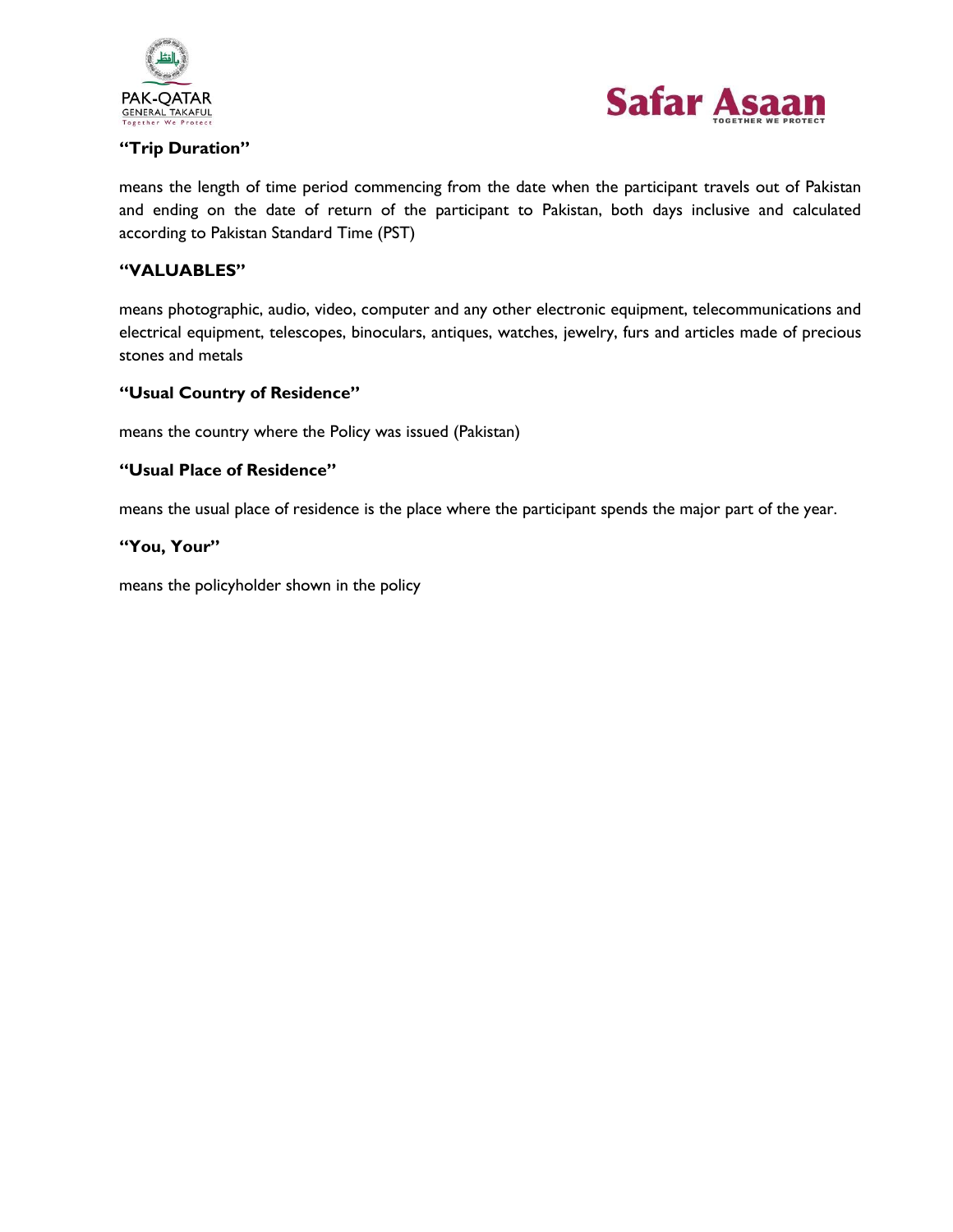



## **1. Benefit - Personal Accidental (Injury & Death)**

The Company shall compensate the Participant or his/her nominee (in case of death of the Participant) for any accidental Injury suffered by the Participant during the Period of Takaful whilst on a Trip abroad, as per Table of Benefits appended below, but not exceeding the Sum Covered, for the following:

#### **a. Death of the Participant:**

If such an Injury results in his death within one year from the date of the accident.

#### **b. Permanent Disablement of the Participant:**

If such an Injury results in the permanent impairment of the Participant"s physical capabilities, provided such impairment occurs within one year of the accident.

#### **Table of Benefits**

Benefits (expressed in percentage of Sum Covered:

| Contingency                               | Per Cent of Accidental  |
|-------------------------------------------|-------------------------|
|                                           | Death                   |
|                                           | Sum Participant Payable |
| I. Accidental Death                       | 100%                    |
| 2. Loss of two limbs or both eyes or one  | 100%                    |
| Limb and one eye                          |                         |
| 3. Loss of speech and hearing (both ears) | 100%                    |
| 4. Loss of speech                         | $50\%$                  |
| 3. Loss of arm above the elbow            | $50\%$                  |
| 4. Loss of arm below the elbow            | 45%                     |
| 5. Permanent total deafness (both ears)   | $50\%$                  |
| 6. Permanent total deafness (one ear)     | 25%                     |
| 7. Loss of one eye                        | $50\%$                  |
| 8. Loss of thumb                          | 17.5%                   |
| 9. Loss of index finger                   | 7.5%                    |
| 10. Loss of any other finger              | 5%                      |
| 11. Loss of leg above knee                | 50%                     |
| 12. Loss of leg below knee                | 35%                     |
| 13. Loss of great toe                     | 5%                      |
| 14. Loss of any other toe                 | 3%                      |
| 15. Other permanent total disablement     | 5%                      |

#### **Special Conditions**

If the accident affects parts of the body or senses whose loss or inability is not dealt with above, the governing factor in determining the benefit payable will be the degree to which the normal physical capabilities are impaired, solely from a medical point of view, as ascertained by the TPA;

1. If the accident affects any physical function, which was already impaired, a deduction will be made proportionately;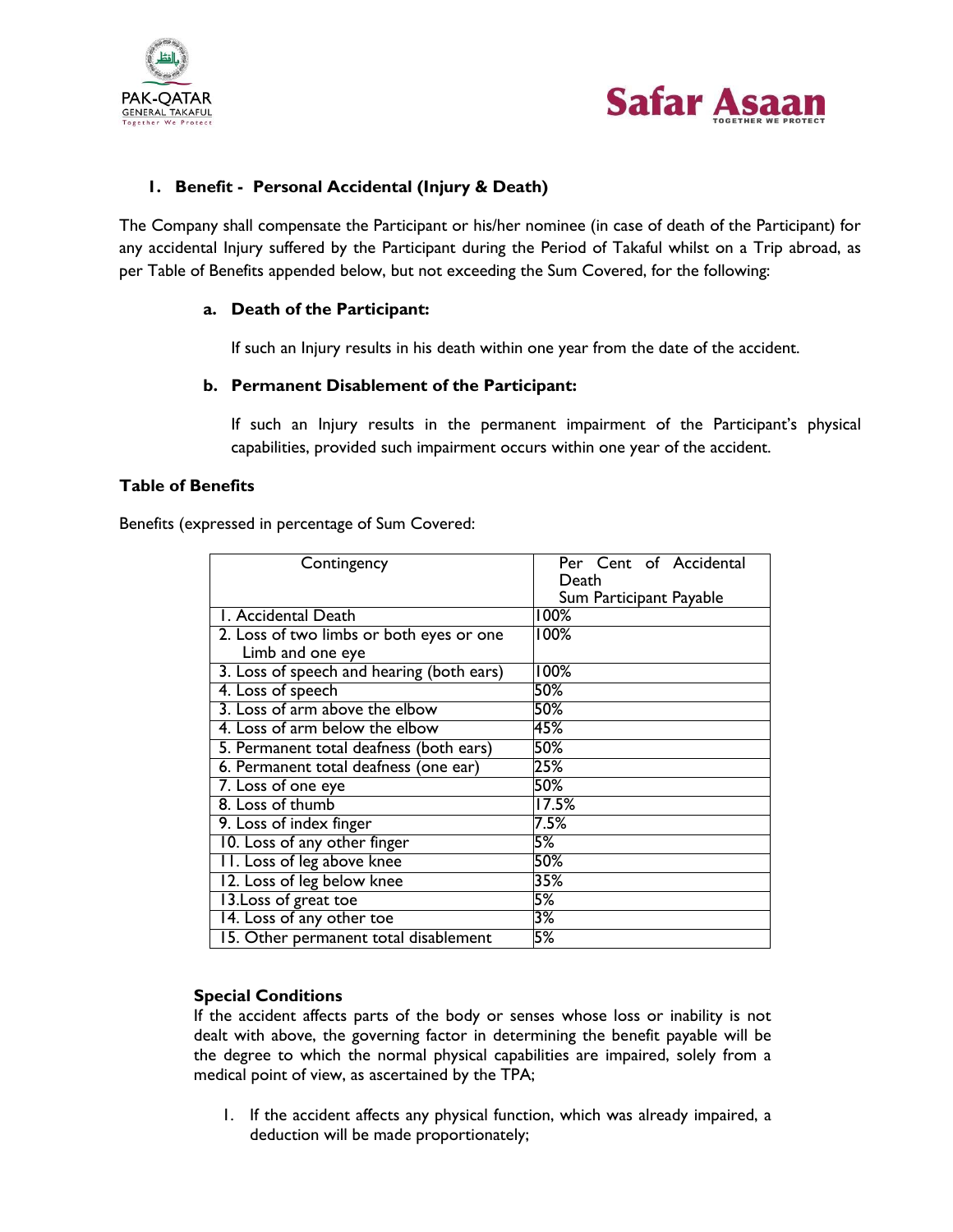



- 2. In the event of permanent disablement, the Participant will be under obligation;
	- I. To have himself/ herself examined by doctors appointed by the Company/ TPA and the Company will pay the costs involved thereof;
	- II. To authorize doctors providing treatments or giving expert opinion and any other authority to supply the Company any information that may be required

## **Exclusions Applicable of Benefit 1; Personal Accident Accidental Death – Common Carrier):**

The Company shall not be liable to make any payment under this benefit in connection with or in respect of any expenses whatsoever incurred by the Participant in connection with or in respect of:

- 1. Accidents due to mental disorders or disturbances of consciousness, strokes, fits or convulsions which affect the entire body and pathological disturbances caused by mental reaction to the same;
- 2. Damage to health caused by curative measures, radiations, infection, poisoning except where these arise from an accident;
- 3. Any payment under this benefit whereby the Company"s liability would exceed the sum payable in the event of death;
- 4. Any other claim after a claim for death has been admitted by the Company and becomes payable;
- 5. Any claim which arises out of an accident connected with the operation of an aircraft or which occurs during parachuting except when the Participant is flying as a passenger on a multi-engine, commercial aircraft;
- 6. Any claim arising out of an accident related to pregnancy or childbirth, venereal Disease or infirmity;
- 7. Any claim related directly or indirectly to any disease, physical defect, infirmity or illness which existed before the start of trip;
- 8. Any claim if the Participant ten gages in any activity where this policy states that person accident cover is excluded;
- 9. Any exclusion mentioned in the 'General Exclusions' section of this Policy

## **2. Benefit – Emergency Medical Expenses and Hospitalization Abroad:**

In the event of illness or injury of the Participant occurring, the company will meet the usual, customary, necessary and reasonable costs of hospitalization, surgery, medical fees and pharmaceutical products as prescribed by the attending doctor. An excess/deductible of US\$ 75 per person, each and every claim shall apply.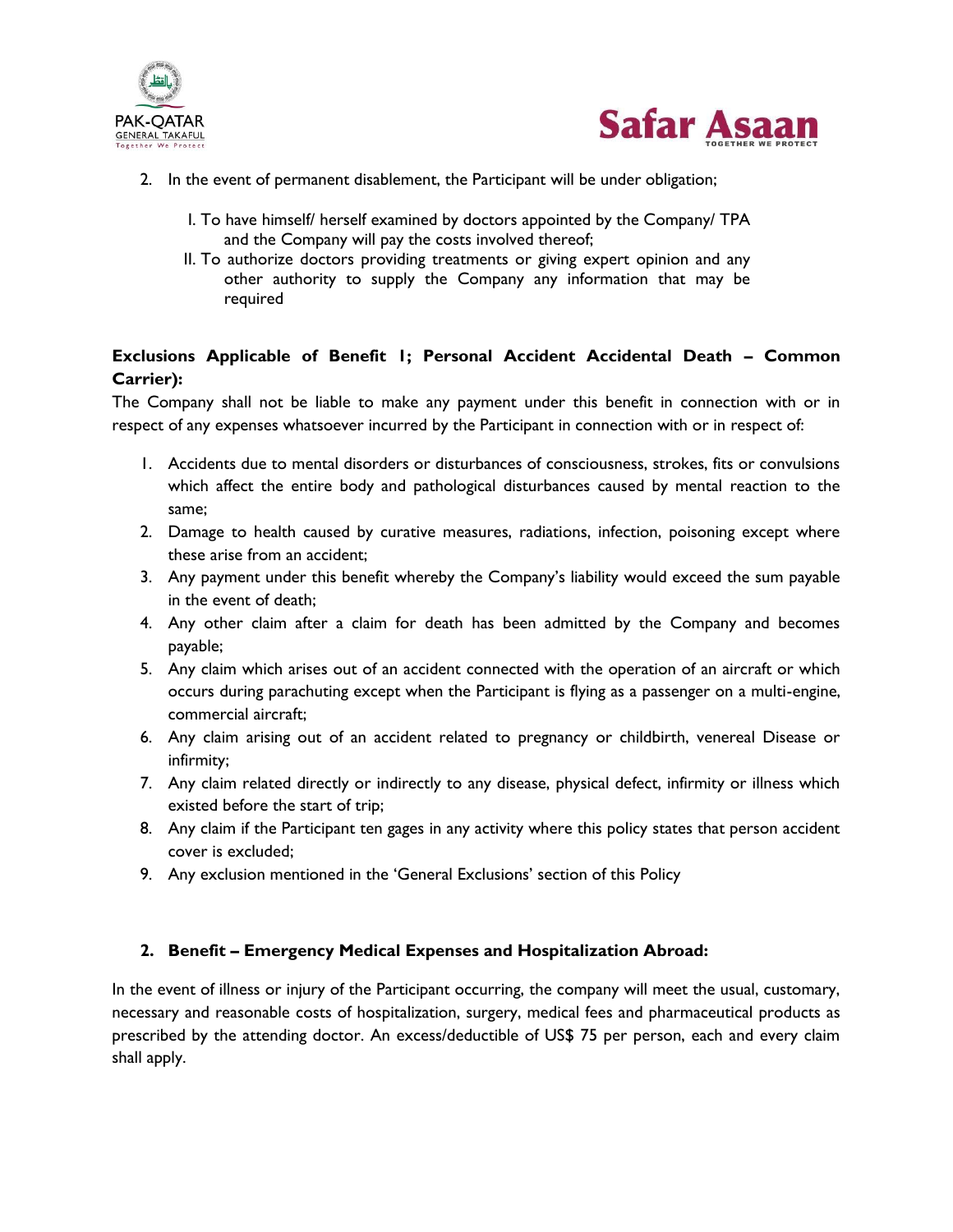



The company"s medical team will maintain the telephone contacts necessary with the medical center and with the doctors attending to the Participant to supervise the provision of proper health care.

Any miscellaneous service required by the Participant and not covered through this policy shall remain at participant"s own expense and responsibility. Pre-existing conditions are not covered.

**Please note that this is not a private medical Takaful policy and does not provide cover for elective or non-emergency procedures and Outpatient expenses would be settled on reimbursement basis once you return your home country where the travel Takaful policy has been issued.**

**Covid-19 (Special Coverage) is covered with terms and conditions.**

- **1. Medical Coverage for COVID 19 will only be applicable if the policy is issued on or after August 1, 2020.**
- **2. Policy Coverage Validation will only be subjected to a Negative COVID 19 test undertaken 96 Hours prior to commencing the journey from Pakistan.**
- **3. Medical Coverage for COVID 19 would be included in actual sum insured but limited to per policy as covid compensation Table.**
- **4. Covered Hospitalization (and/or quarantined/isolation within Hospital premises) would be subjected to the Post-Treatment of Positive COVID19 test wherein any test taken in Pakistan and positive test taken in abroad not been covered.**
- **5. Post-Treatment Screening/Test taken in abroad is only covered when/if resulted in Positive.**
- **6. Follow-up treatment is only covered when/if a followed-up test is Positive and advised/prescribed by a medical practitioner of recognized hospital.**
- **7. With respect to COVID 19, Medical Evacuation & Repatriation is included but limited to the compensation table of COVID 19 coverage.**
- **8. There is no deductible on loss arising from COVID 19.**
- **9. All claims related to COVID 19 will only be considered after the submission of Negative test report undertaken 96 Hours prior to travel from Pakistan.**
- **10. All claims related to COVID 19 will be settled on Pay & Claim basis and will be reimbursed in PKR at Insured's local Bank Account in Pakistan.**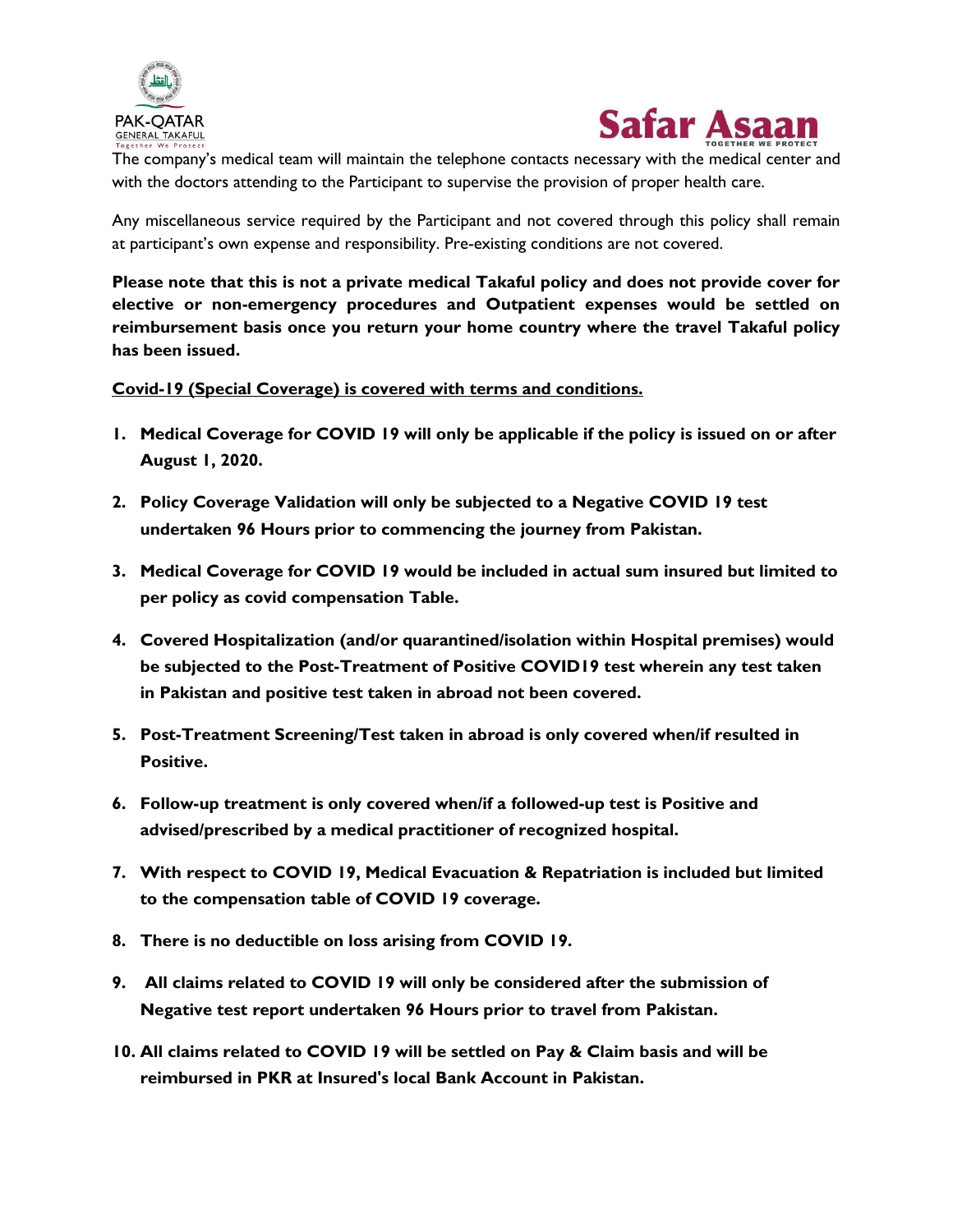



## **11. Treatment of Inpatient Coronavirus (COVID-19) is limited up to the age of 65 years.**

## **12. Preexisting's conditions are not covered.**

| <b>Coverage Plan</b> | <b>Covid-19 Coverage</b> |
|----------------------|--------------------------|
|                      |                          |
| Universal Plan       | $$2,500/-$               |
|                      |                          |
| Vital plan           | $$2,000/-$               |
|                      |                          |
| Schengen +           | $$1,500/-$               |
|                      |                          |
| Shield               | $1000/-$<br>S            |

## **COVID Compensation Table**

## **Exclusions Applicable to Benefit 2; Medical Expenses:**

## **As mentioned under exclusions to Benefit 3 below**

## **3. Benefit – Emergency Dental Cares**

The Company shall compensate the Participant against the emergency dental treatment for the immediate relief of pain or acute anesthetic treatment of a Sound Natural Tooth or Teeth during a Trip abroad within the Period of Takaful. Such compensation shall be limited by the sum covered mentioned in the attached Schedule for this specific benefit. The coverage is subjected to a deductible of US\$ 75 each and every loss and per person.

## **Exclusions Applicable to Benefit 2 & 3 - Medical Expenses & Dental Treatment:**

- 1. Medical treatment abroad if that is the sole reason or one of the reasons for temporary stay abroad;
- 2. Routine medical, dental and eye examinations;
- 3. Physical examination for sports;
- 4. Any Pre Existing condition;
- 5. Treatment, which could reasonably be delayed until the Participant"s return to Pakistan. The question of what can or what cannot be reasonably delayed will be decided jointly by the treating Physicians and qualified personnel from TPA;
- 6. Treatment of orthopedic, degenerative, oncological diseases;
- 7. Charges in excess of Reasonable and Customary Charges incurred on account of an covered event as per the determination by TPA;
- 8. Any costs incurred in connection with cancer treatment;
- 9. Treatments relating to the removal of physical flaws or anomalies (cosmetic treatment or plastic surgery in any form or manner);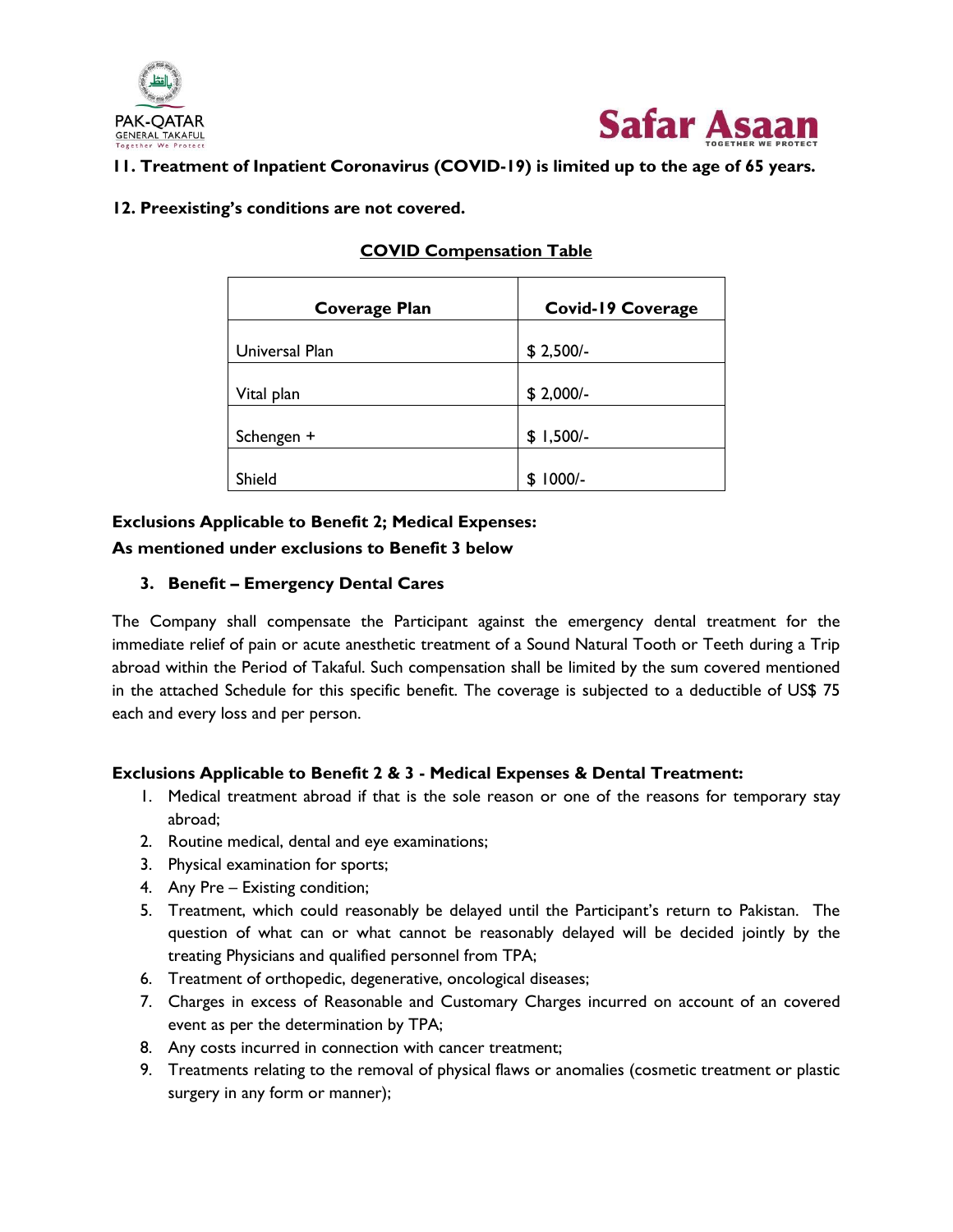



- 10. Any costs incurred in connection with rest or recuperation at a spa or health resort, sanatorium, convalescence home or similar institution;
- 11. Any costs related to mental or psychiatric disorders;
- 12. Pregnancy, childbirth and any consequences thereof;
- 13. Medical treatment of typical symptoms suffered during pregnancy and their consequences, including changes in other chronic conditions as a result of pregnancy;
- 14. Any medical check ups during pregnancy or treatment of the pregnancy;
- 15. The cost of dental treatment involving the provision of dentures, artificial teeth, permanent crowns, bridgework or the use of precious metals;
- 16. Medical expenses covered under any worker's compensation policy;
- 17. The cost of dental treatment involving the provision of prostheses / prosthetics (artificial limbs) etc.;
- 18. Any exclusion mentioned in the 'General Exclusions' section of this policy

## **4. Benefit - Repatriation of Mortal Remains:**

This benefit is included under the medical expenses cover and is not a separate benefit. In the event of death of the Participant due to a covered event, the company shall compensate for the costs of transporting the remains of the deceased Participant back to Pakistan or up to an equivalent amount for local burial or cremation in the country where the death occurred, subject to the maximum limit as specified in the schedule attached covered expenses include are:

- a) embalming;
- b) cremation;
- c) coffins; and transportation

## **5. Benefit - Emergency Medical Evacuation and/ or Repatriation**:

This benefit is included under the medical expenses cover and is not a separate benefit. An emergency evacuation must be ordered by the service provider/TPA or a physician who certifies that the severity or the nature of the Participant injury or sickness warrants his evacuation. Covered expenses are those for transportation and medical treatment, including medical services and medical supplies necessarily incurred in connection with the emergency evacuation. All transportation arrangements made for evacuating the Participant must be by the most direct, economical route possible and only compensate the expenses incurred for one way economy class airfare expenses for transportation must be: (a) recommended by the attending physician;(b) required by the standard regulations of the conveyance transporting; and (c) arranged and authorized in advance by the Assist Service.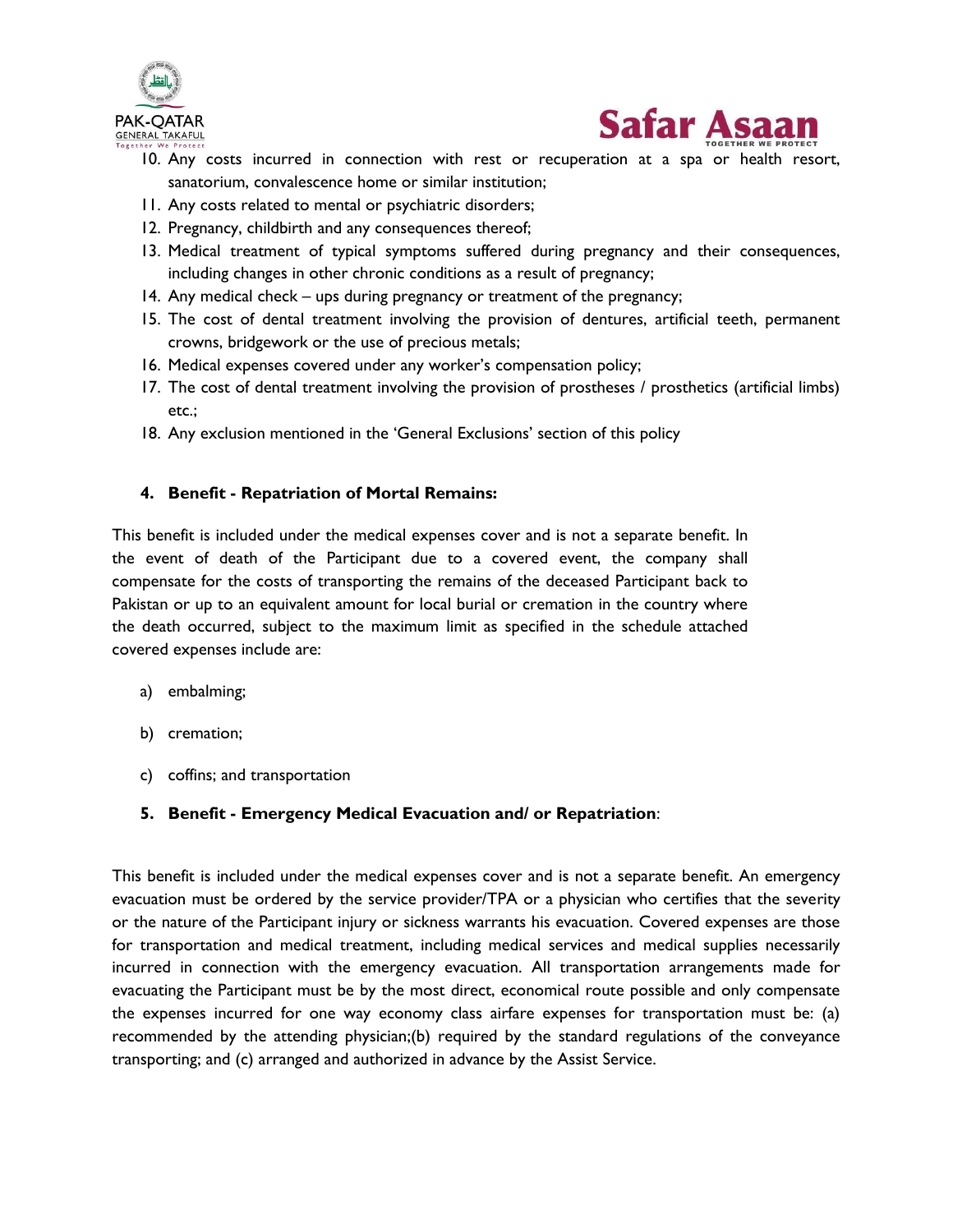



## **Exclusions Applicable of Benefit 5; Emergency Medical Evacuation and/or Repatriation:**

Transportation unless by common carrier is not covered particularly chartered planes or similar means of transport

## **6. Benefit - Total Loss of Check in Baggage:**

The Company shall compensate the Participant for the total loss of Checked-In Baggage caused by a Common Carrier on the Trip abroad during the policy period, the Takaful company acts as a secondary Takaful carrier. The primary coverage is provided by the common carrier. The Company shall compensate the Participant for the market value of the Checked-In Baggage in the event of its total loss, the sum covered mentioned in the attached policy schedule for this specific cover being the limit subject to the applicable deductible excess in respect of this benefit each and every loss.

## **Money, jewelry, debit and credit cards, and any type of document are excluded from this cover.**

## **Exclusions Applicable of Benefit-6 Loss of Baggage**

The Company shall not be liable to make any payment under this benefit in connection with or in respect of any expenses whatsoever incurred by the Participant for the following:

- 1. If the common carrier/transportation company denies your claim based on the fact that you did not file a claim or that the claim was not filed in time, we will also deny your claim since we are secondary to the Common Carrier;
- 2. Valuables and money, securities, tickets/ passes, documents and the kind;
- 3. Animals, birds, fish, automobile equipment, motors, household furniture, eyeglasses, contact lenses, artificial teeth, dental bridges, hearing aids, prosthetic limbs and musical instruments;
- 4. Loss of property unless a Property Irregularity Report or any other such report usually issued by the carriers in the event of loss of Checked-In Baggage along with a statement from the carrier showing the compensation received from carrier, has been procured and submitted to the Company;
- 5. Any partial loss of the items contained within the Checked-In Baggage;
- 6. Items contained within the Checked-In Baggage which are valued in excess of US \$ 100 without appropriate proof of ownership;
- 7. Losses arising from any delay, detention, confiscation by custom officials or other public authorities;
- 8. Losses due to complete/ partial damage of the Checked-In Baggage;
- 9. Any Checked-In Baggage loss in Pakistan;
- 10. Household furniture;
- 11. Eyeglasses or contact lenses;
- 12. Hearing aids;
- 13. Any exclusion mentioned in the 'General Exclusions' section of this policy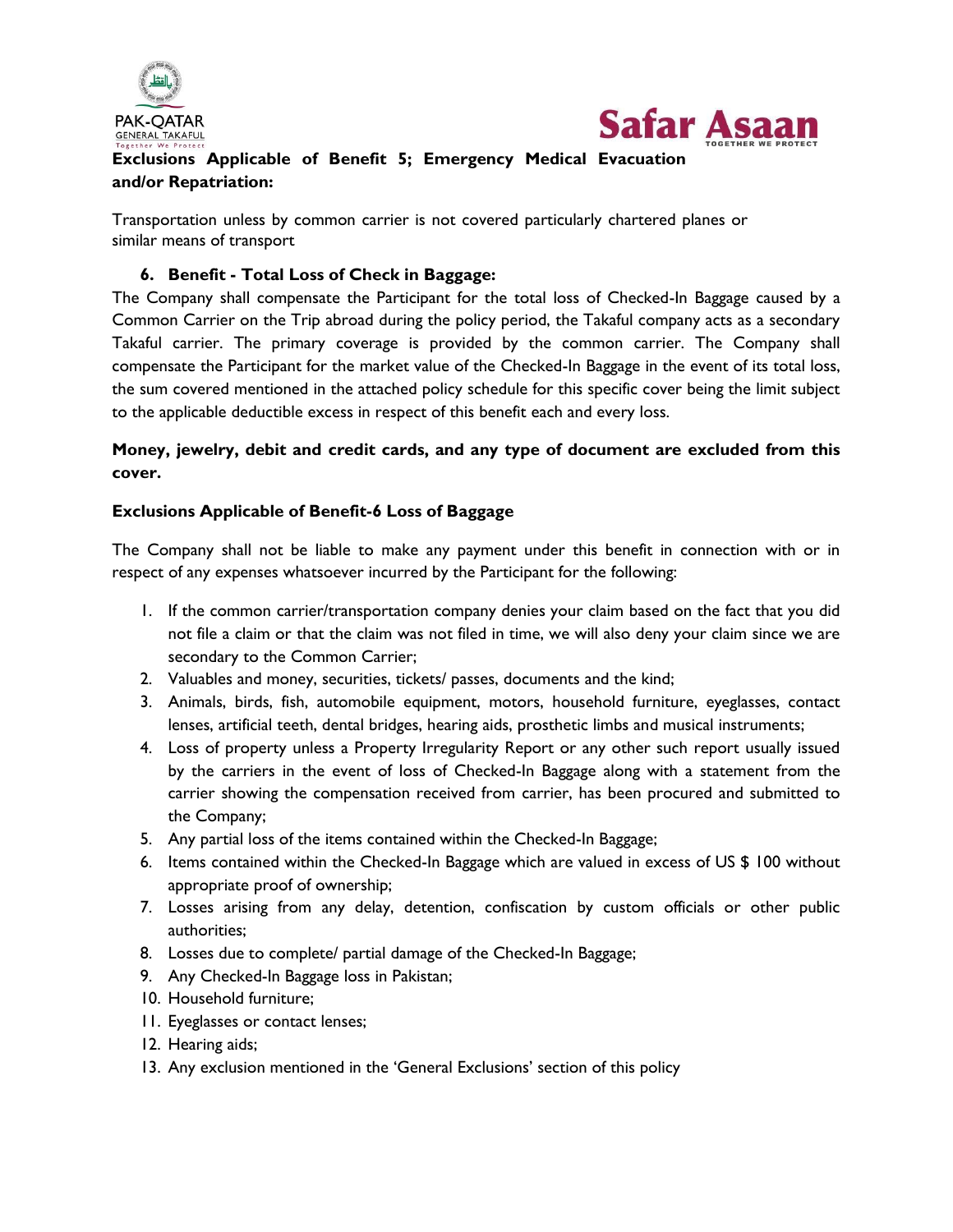



## **7. Benefit - Loss of Passport**:

This cover shall compensate the Participant for the expenses uncured for the re-issuance of passport lost or stolen accidentally and unintentionally up to the covered limit. The lost passport should be reported immediately to the concerned authorities in the area where is lost. The Participant is required to furnish all relevant documents/receipt which had been produced/received during the period of loss and afterwards.

## **Exclusions Applicable of Benefit -7 Loss of Passport:**

- 1. Passport left unattended at any time
- 2. Loss or theft of passport not reported to the police or relevant authority within 24 hours of the loss or as soon as practically possible
- 3. Loss or damage while in others custody.

## **8. Benefit- Baggage Delayed:**

The Company shall compensate the Participant for the temporary delay of Checked-In Baggage being transported during a Trip abroad during the period of Takaful. The payment for this benefit will be limited to the travel destinations specified in the main travel ticket from Pakistan and return trip back to Pakistan. All halts and via destinations included in this main travel ticket will also be considered for payment under this benefit.

The compensation will not exceed the sum covered for this coverage, mentioned in the attached Schedule and will be subject to an applicable deductible excess mentioned therein and deductions due to any recovery from the Carrier.

The Company will pay for the costs of necessary emergency purchases of toiletries, medication and clothing in the event the Participant suffering temporary delay of his/ her Checked-In Baggage provided that:

The delay of Checked-In Baggage is more than 12 hours from the actual arrival time of the Common Carrier at the destination.

- 1. Participant provides the Company written proof of delay from the Common Carrier.
- 2. Participant provides the Company with the receipts for the necessary emergency purchases of toiletries, medication and clothing that he/ she needed to buy...

Important Note: In the event that the claims are submitted for the total loss as well as temporary delay of Checked-In Baggage, the higher of the claims shall be payable by the Company in respect of the same item(s) of Checked-In Baggage during any one Period of Takaful.

## **Exclusions Applicable of Benefit - 8 Baggage Delay:**

1. Loss of property unless a property irregularity report or any other such report usually issued by the carriers in the event of delay of checked – in baggage, has been procured and submitted to the company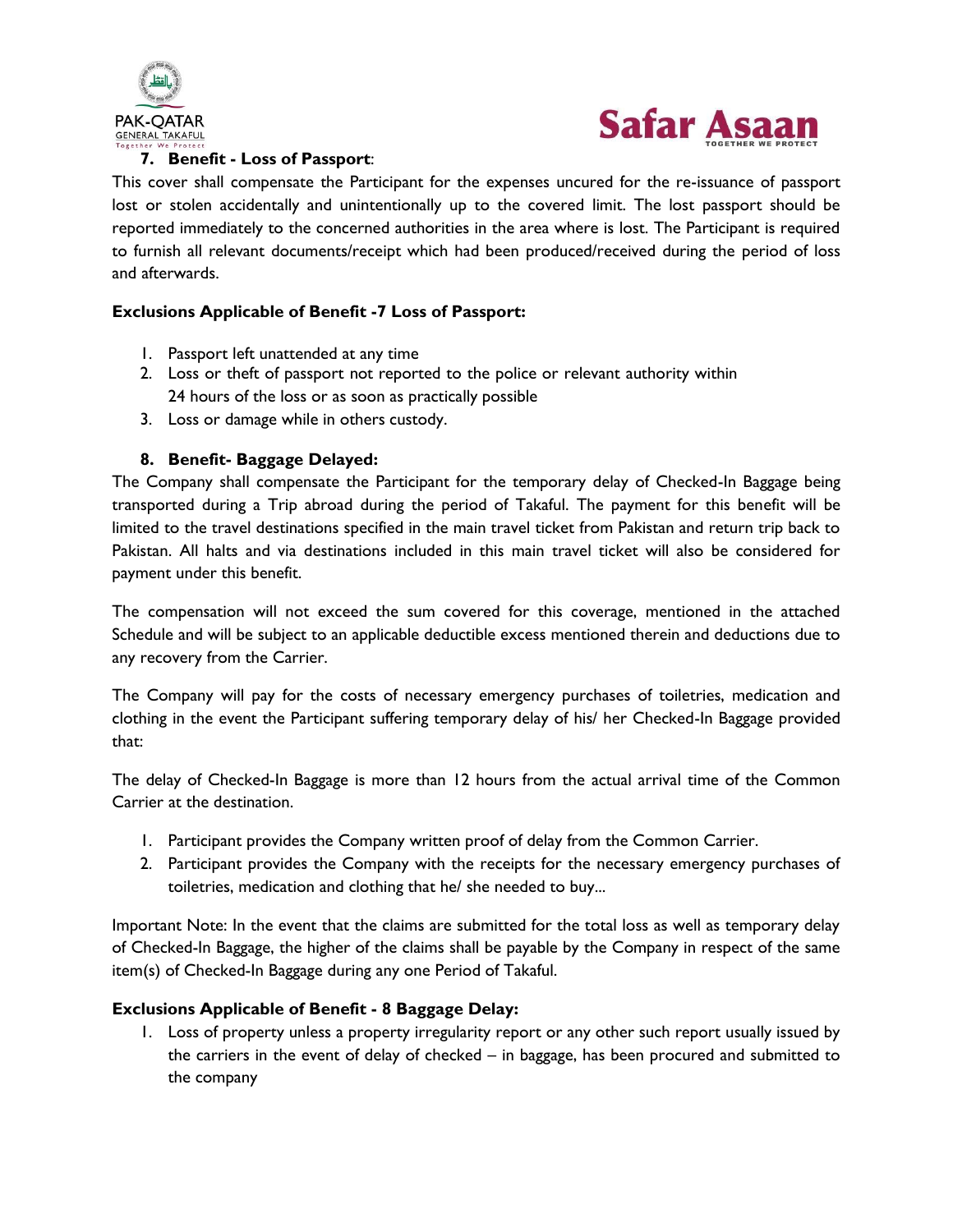



- 2. Losses arising from any delay, detention, confiscation by custom officials or any other public authorities
- 3. Any checked in baggage delay in Pakistan
- 4. Any exclusion mentioned in the General Exclusions section of this policy

## **9. Benefit - Flight Delayed:**

The Company shall compensate the Participant for the Reasonable Additional Expenses incurred by the Participant, if the Participant's trip is delayed due to Common Carrier for more than twelve (12) hours from the scheduled time until travel becomes possible. Incurred expenses must be accompanied by supporting receipts. This benefit is payable for only one delay per Participant per Trip.

The compensation under this cover will not exceed the specific sum covered for this coverage as mentioned in the schedule attached here subject to applicable deductible excess in respect of this benefit mentioned therein each & every loss.

## **10. Benefit - Trip Cancellation & Curtailment:**

The Company shall compensate the Participant or his/ her legal representative for all irrecoverable deposits, advance payments and other charges paid or due to be paid for travel and/ or accommodation in the event of the Participant persons covered Trip being necessarily cancelled or curtailed due to:

- 1. Unforeseen Illness, Injury or death of the Participant or Participant"s family member. Injury or Illness must be so disabling as to reasonably cause a Trip to be cancelled or curtailed.
- 2. Termination of employment or layoff affecting the Participant or the Traveling Companion of the Participant, provided that the Participant or the Traveling Companion, as the case may be, have been employed with the employer at least for the last five years.
- 3. Inclement weather conditions.
- 4. The place intended to be occupied by the Participant for the purpose of Participant's stay during the Trip being made uninhabitable by fire, flood, vandalism, burglary or any natural disaster.
- 5. The Participant being abducted or quarantined.
- 6. A terrorist incident in the destination city listed on the Participant"s itinerary within 30 days of the Participant's scheduled arrival.
- 7. The Participant or a Traveling Companion becomes the victim of a felonious act within 10 days prior to departure date, provided the Participant or the Companion is/ are not the principal or accessory in such felonious assault.

## **Trip Cancellation Benefits:**

**The Company will reimburse for the forfeited, non – refundable prepaid payments, made prior to the Participant's departure.**

#### **Trip Curtailment Benefits:**

**In addition to the above, the Company will reimburse any additional**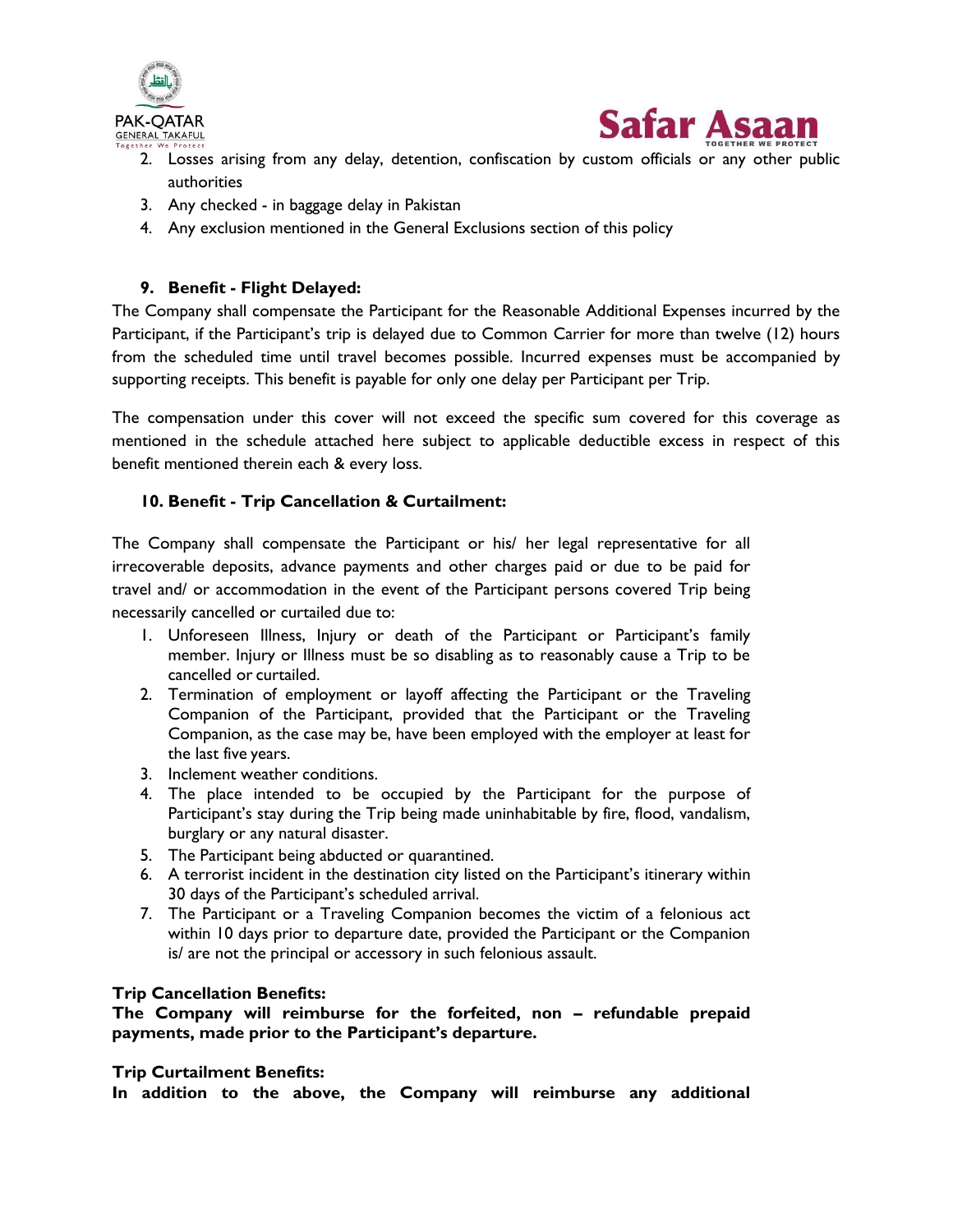



## **transportation expenses incurred by the Participant to return to Pakistan.**

The above compensation will be limited to the specific sum covered for this coverage as per attached schedule.

#### **Exclusions Applicable of Benefit-10 Trip Cancellation:**

The company shall not be liable to make any compensation for claims arising due to:

- 1. Any condition or set of circumstances known to the Participant at the time of the Trip booking or issuing of this Takaful, whichever is later, where such condition or set of circumstances could reasonably have been expected to give rise to the cancellation or curtailment of the Trip.
- 2. Lack of reasonable care taken over means of travel, route or departure time.
- 3. Common Carrier caused cancellations including an announced, organized sanctioned union labor strike.
- 4. Changes in the plans by the Participant, an immediate family member or traveling companion.
- 5. Adverse changes in the financial circumstances of the Participant, any family member, or a traveling companion.
- 6. Any business or contractual obligations of the Participant, any family member or traveling companion except for termination of employment or layoff as defined above.
- 7. Any government regulation or prohibition.
- 8. An event or circumstance, which occurs prior to commencement of this Takaful.

#### **11. Benefit - Travel and Stay Over of One Immediate Family Member:**

Should the Participant be hospitalized for more than seven (7) days, the company will meet the costs of immediate family members or a person appointed by the Participant and having the same country of residence as the member, considering the Participant was traveling alone:

- Economy air transport tickets or  $1st$  class rail tickets to the place of hospitalization
- Accommodation expenses there, per day up to the covered limited for maximum of 10 days

## **Please note that this benefit is included under the Medical Expenses Cover and is not a separate benefit.**

#### **12. Benefit - Connection Services:**

Whilst traveling abroad, the Participant will be entitled to contact the TPA in order to obtain miscellaneous services in the country where the Takaful is located and particular rental car referrals and reservation and legal and administrative information and referrals.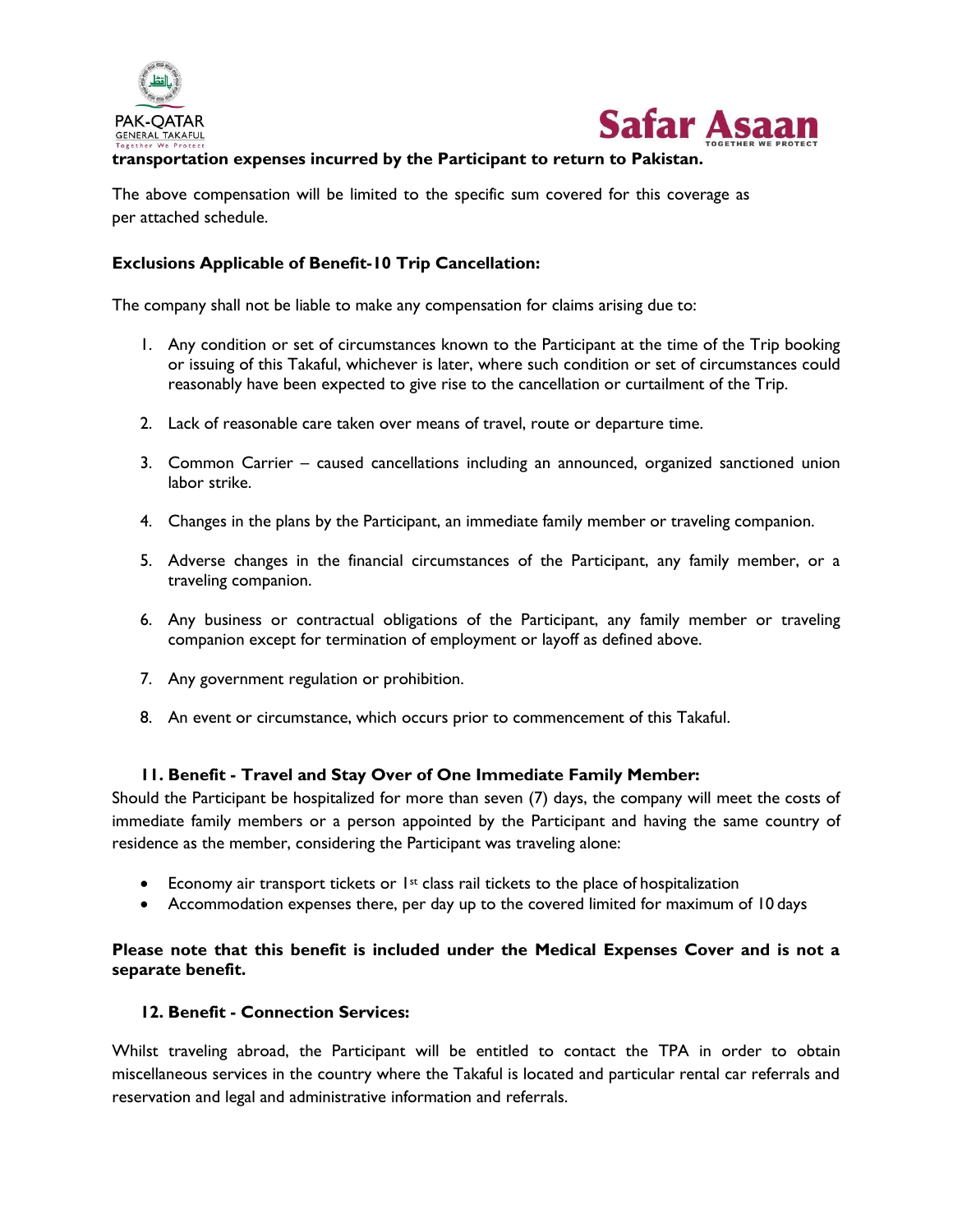



Any miscellaneous service required by the Participant through this policy shall remain at participant"s own expense and responsibility.

#### **General exclusion:**

The Policy shall be null and void and no benefit shall be payable in the event of untrue or incorrect statements, misrepresentation, mis-description or non-disclosure of any material particular in the application form, personal statement declaration and/ or any other connected document and this policy does not provide coverage in usual county of residence and usual place of residence.

- 1. On a general basis for all covers for all covers stated in this policy the consequences of the following are excluded from the Takaful cover:
	- a. Those caused directly or indirectly by bad faith of the Participant, by his/her participation in criminal acts, or as a result of his/her fraudulent, seriously negligence or reckless actions. The consequences of the actions of the Participant in a state derangement or under psychiatric treatment are not covered either
	- b. Extraordinary natural phenomena such as floods, earthquakes, landslides, volcanic eruptions, a typical cyclonic storm, falling objects from space and aerolites, and in general any extraordinary atmospheric meteorological seismic or geological phenomenon
	- c. Events arising from strike, riot, civil commotion, terrorism or any interrelated acts, mutiny or crowd disturbances
	- d. Events or actions of the Armed Forces or Security Forces in peace time
	- e. Wars, with or without prior declaration, and any conflicts or international interventions using force or duress
	- f. Those derived from radioactive nuclear energy
	- g. Those caused when the Participant takes part in bets, challenges of brawls, save in the case of legitimate defense or necessity
	- h. Illness or injuries existing prior to the claim
	- i. Those that occurs as a result of the participation by the Participant in competition, sports, and preparatory or training tests
	- j. Engaging in the following sports, motor racing or motorcycle racing in any of its modes, big game hunting, underwater diving using artificial lung, navigation in international waters in craft not intended for the public transport of passengers, horse riding, climbing, pot holing, boxing, wrestling in any of its modes, martial arts, parachuting, hot air ballooning, free falling, gliding and inn general, any sport of recreational activity that is notoriously dangerous and/or any kind of sports
	- k. Participation in competitions or tournaments organized by sporting federations or similar organizations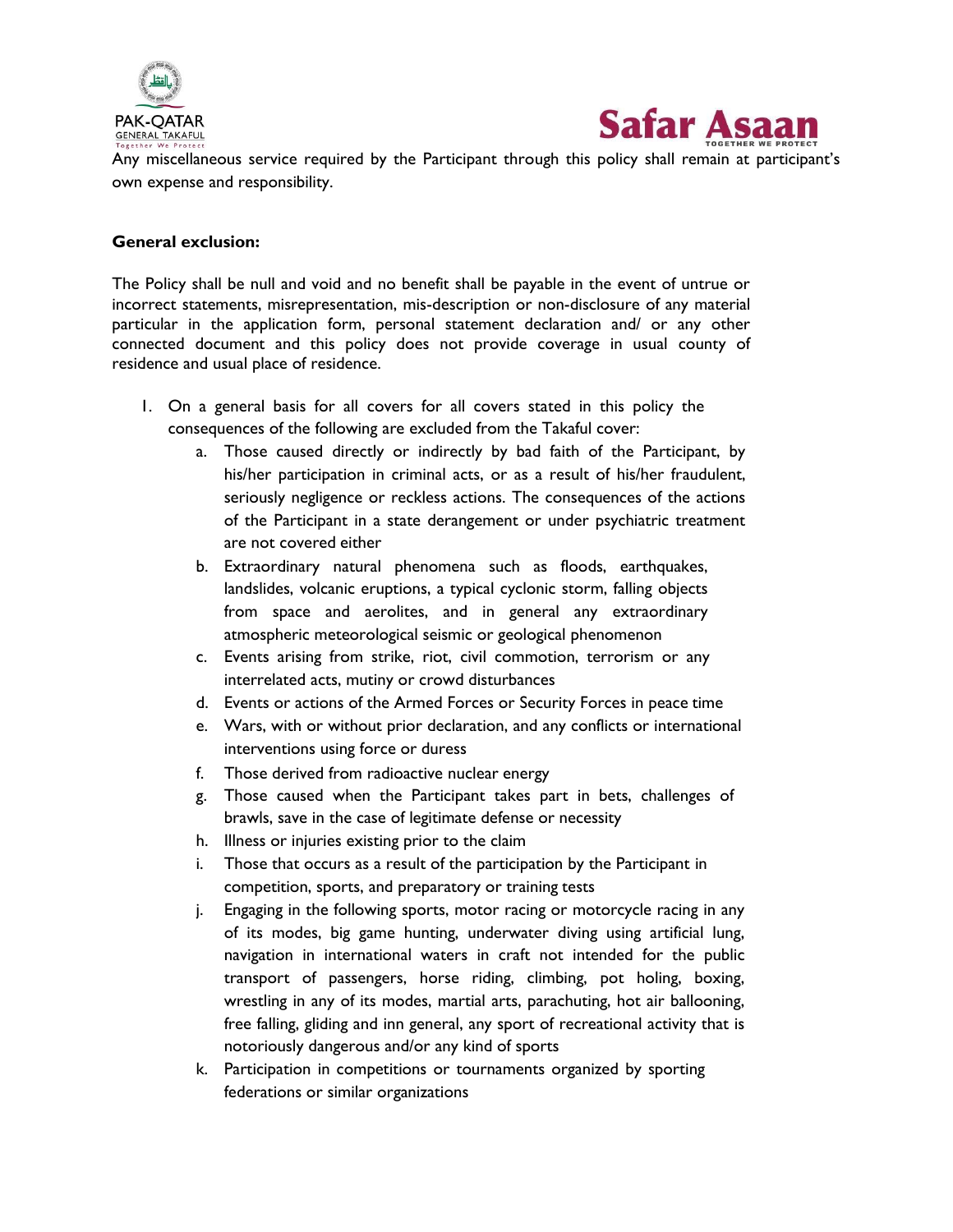



- l. Skiing and/or similar sports, unless coverage for it has been expressly agreed
- m. The use, as a passenger or crew, of means of air navigation not authorized for the public transport of travelers, as well as helicopters or any crew member
- n. The accident deemed legally to be work or labor accidents, consequence of a risk inherent to the work performed by the Participant
- 2. In addition to the above general and cover specific exclusion, the following are also not covered by this Takaful:
	- a. The services arranged by the Participant on his/her own behalf, without prior communication or without the consent of the company and/or assistance provider, except in the case of urgent necessity. In that event, the Participant much furnish the company with the vouchers and original copies of invoices
	- b. Illness or injuries arising from chronic aliments or from those that existed prior to the inception date of the policy/trip
	- c. Death as result of suicide and the injuries or after-effects brought about by attempted suicide
	- d. Those derived from illnesses or pathological states caused by the voluntary consumption of alcohol, drugs, toxic substances, narcotics or medicines acquired without medical prescription, as well as any kind of mental illness or mental imbalance
	- e. Those derived from renunciation of or delay, on the part of the Participant of persons responsible for him/her, in the transfer proposed by the company and agreed by its medical service
	- f. Rehabilitation treatments
	- g. Those derived from baggage that is not sufficiently well packaged or identified, as well as fragile baggage or perishable products
	- h. Assistance or compensation for events that occurred during a trip that had commenced, in any of the following circumstances:
		- i. Before this Takaful comes into force
		- ii. With the intention of receiving medical treatment
		- iii. After the diagnosis of a terminal illness
		- iv. Without prior medical authorization, after the Participant had been under treatment or medical supervision during the twelve (12) months prior to start of the trip
		- v. Expenses that arise once the Participant is at his/her usual country of residence, those incurred beyond the scope of application of the coverage of the Takaful
	- i. Any claim if the Participant:
		- i. Is traveling against the advice of a physician or
		- ii. Is receiving, or is on a waiting list to receive, specified medical treatment declared in a physician's report or certificate.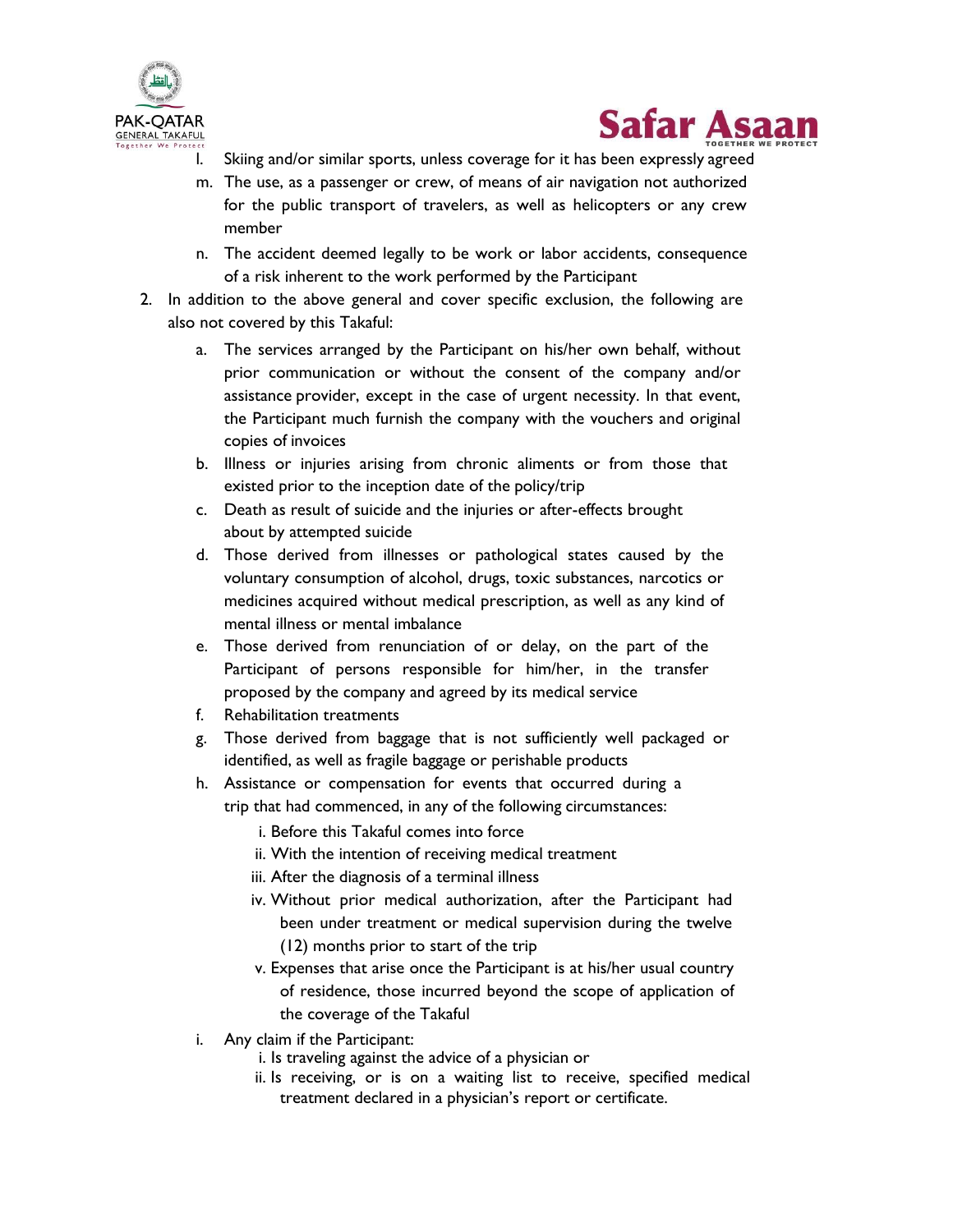



iii. Has received terminal prognosis for a medical condition.

Is taking part in a naval, military or air force operation, driver, operator or any other crew member

3. The Company may cancel this Policy by serving seven days' notice by registered letter to the Participant at his last known address and in such event shall be given an amount equivalent to the Contribution paid less pro-rata portion thereof for the period this Policy has been in force; or this Policy may be cancelled at any time by the Participant on giving seven days' notice in writing and the Participant shall be given an amount equivalent to Contribution less Contribution at the Company's short period rates, as given below, for the period this Policy has been in force:

| <b>Period not exceeding</b> | Short period rates as Proportion of<br><b>Annual Contribution</b> |  |
|-----------------------------|-------------------------------------------------------------------|--|
| I week                      | $1/8$ or $12.5%$                                                  |  |
| I month                     | 2/8 or 25%                                                        |  |
| 2 months                    | 3/8 or 37.5%                                                      |  |
| 3 months                    | 4/8 or 50%                                                        |  |
| 4 months                    | 5/8 or 62.5%                                                      |  |
| 6 months                    | 6/8 or 75%                                                        |  |
| 8 months                    | 7/8 or 87.5%                                                      |  |
| Over 8 months               | Full annual contribution.                                         |  |

However, no refund shall be allowed if any claim has arisen during the period this Policy has been in force.

4. If any dispute or difference shall arise as to the quantum to be paid under this policy, (liability being otherwise admitted) such difference shall independently of all other questions be referred to the decision of a sole arbitrator, to be appointed in writing by the parties to or, if they cannot agree upon a single arbitrator within 30 Days of any party invoking arbitration, the same shall be referred to a panel of three arbitrators, comprising two arbitrators – one to be appointed by each of the parties to the dispute/difference and the third arbitrator to be appointed by such two arbitrators and arbitration shall be conducted under and in accordance with the provisions of the Pakistan arbitration and conciliation act and the seat of the Arbitration tribunal shall be in Karachi, Pakistan and the arbitration tribunal shall apply the overall governing laws of Pakistan. It is clearly agreed and understood that no difference or dispute shall be referable to arbitration as herein before provided, if the company has disputed or not accepted liability under or in respect of this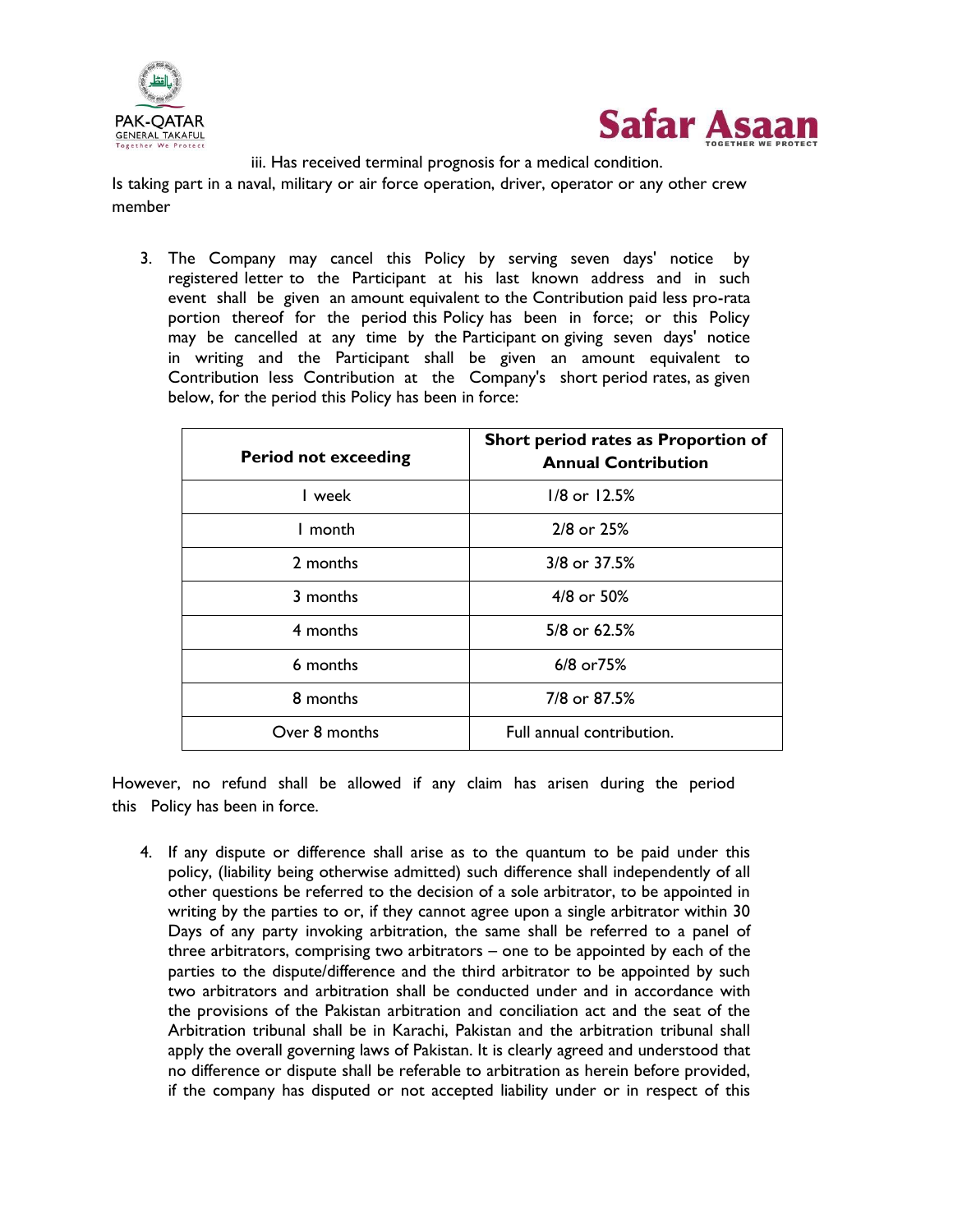



policy. It is hereby expressly stipulated and declared that it shall be a condition precedent to any right of action or suit upon this policy that the award by such

- 5. any loss, damage cost or expense of whatsoever nature directly or indirectly caused by, resulting from or in connection with any Act of Terrorism regardless of any other cause or event contributing concurrently or in any other sequence to the loss. The warranty also excludes loss, damage, cost or expenses of whatsoever nature directly or indirectly caused by, resulting from or in connection with any action taken in controlling, preventing, suppressing or in any way relating to action taken in respect of any act of terrorism. If the Company alleges that by reason of this Exclusion, any loss, damage, cost or expenses is not covered by this Takaful the burden of proving the contrary shall be upon the Participant. ;or
- 6. The company is exempted from liability when, as a result of force majeure, it is unable to put into effect any of the benefits specifically envisaged in this policy

## **Terms of Cancellation:**

Cancellation of Policy Due to Non Utilization:

Policy can be cancelled, upon written request of the Participant due to non-utilization of cover only if:

- The person cancels the policy before the effective date or
- Original/Copy letter from the consulate requesting for the cancellation of the policy or
- Original passport has to verified by the Takaful company
- If the visa issued to Participant, policy document neither refund nor cancel or it"s status become null and void

This policy will not cancelled if; the Participant has already travelled before the effective date of the policy

#### **Policy Schedule**

| (US<br><b>Benefits</b><br>Sum.<br>Covered<br>Dollars)         |                  |                 |                        |               |
|---------------------------------------------------------------|------------------|-----------------|------------------------|---------------|
|                                                               | <b>Universal</b> | <b>Vital</b>    | <b>Scheng</b><br>$en+$ | <b>Shield</b> |
| Coverages                                                     |                  |                 |                        |               |
| Personal Accidental (Injury & Death) PTD*                     |                  |                 |                        |               |
| <b>Common Carrier</b>                                         | 30,000           | 25,000          | 10,000                 | 15,000        |
| All Other Accident                                            | 10,000           | 7.500           | 5.000                  | 2.500         |
| <b>Emergency Medical Expenses Cover</b>                       |                  |                 |                        |               |
| Accident & Sickness Medical Expenses (Deductible USD.75 eel*) | 100.000          | 75,000          | 50,000                 | 10,000        |
| Emergency Dental Treatment (Deductible USD.75 eel*)           | 750              | 550             | 200                    | 300           |
| Repatriation of Mortal Remains                                | Included         | Included        | Included               | Included      |
| Emergency Medical Evacuation and/or Repatriation              | Included         | <b>Included</b> | Included               | Included      |
| <b>Losses</b>                                                 |                  |                 |                        |               |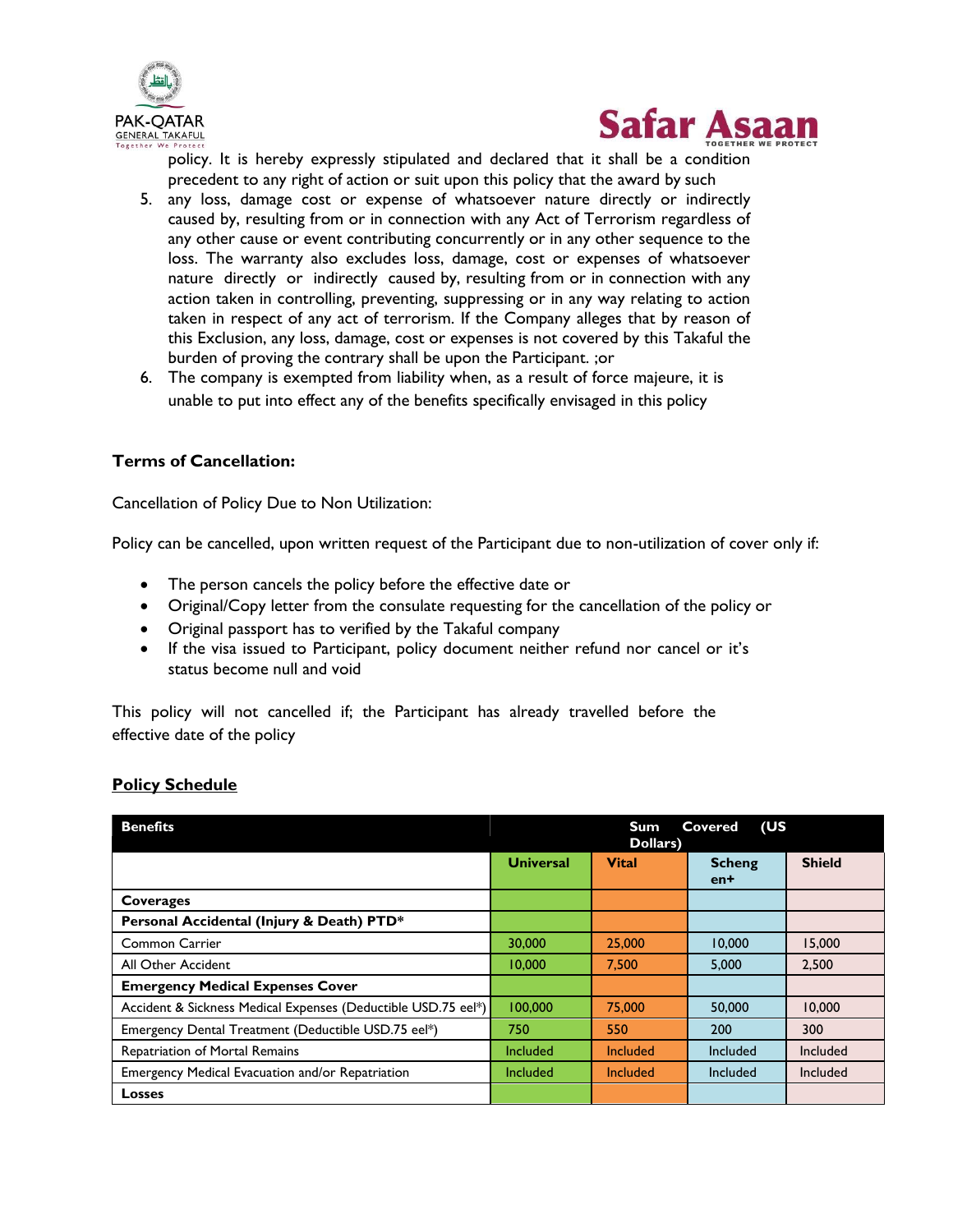

# **Safar Asaan**

| Together We Protect                                |                   |                   | TUBETHER WE FRUIEUT |                   |
|----------------------------------------------------|-------------------|-------------------|---------------------|-------------------|
| Total Loss of Checked - In - Baggage               | 1.000             | 750               |                     | 300               |
| Loss of Passport (Deductible USD 25 eel**)         | Actual<br>expense | Actual<br>expense |                     | Actual<br>expense |
| <b>Delays</b>                                      |                   |                   |                     |                   |
| Baggage Delay (Excess First 12 Hours)              | 450               | 350               |                     | 250               |
| Flight Delay (Excess First 12 Hours)               | 750               | 550               |                     | 350               |
| <b>Cancellations</b>                               |                   |                   |                     |                   |
| Trip Cancellation & Curtailment                    | 1.000             | 5.00              |                     | 350               |
| Travel & Stay Over of one immediate Family Member  | Included          | Included          | Included            | Included          |
| <b>Emergencies</b>                                 |                   |                   |                     |                   |
| On Travel Services, Medical, Legal & Communication | Included          | Included          | Included            | Included          |

\* Permanent Total Disability (PTD)

\*\* Each & Every Loss (EEL)

**Note:** Accidental Death and Permanent total Disability cover for spouse is limited to 50% of sum Participant whereas the cover for dependent child under 18 years of age is limited to 25% of sum Participant.

100% medical expenses limit I assigned for each family member if the family plan option I availed.

#### **Contribution:**

| <b>Tenure of Coverage</b> | <b>Contribution for Individual (Pak Rupee)</b> |               |               |               |  |
|---------------------------|------------------------------------------------|---------------|---------------|---------------|--|
|                           | <b>Vital</b><br><b>Universal</b>               |               | Schengen+     | <b>Shield</b> |  |
|                           |                                                |               |               |               |  |
| 7 days                    | 2,800                                          | 2,250         | 1,300         | 600           |  |
| 10 days                   | 3.700                                          | 2.850         | 1.750         | 750           |  |
| 15 days                   | 4.800                                          | 4.050         | 1,900         | I.I50         |  |
| 21 days                   | 6,650                                          | 5.200         | 2,500         | 1,500         |  |
| $31$ days                 | 8.500                                          | 6.125         | 3.100         | 1.850         |  |
| 62 days                   | 15.700                                         | 11.450        | 4.200         | 3.600         |  |
| 92 days                   | 21.500                                         | 15.550        | 5.100         | 4.100         |  |
| 122 days                  | 28,500                                         | 21,950        | 6,200         | 5,950         |  |
| 152 days                  | 36.850                                         | 27,950        | 7.100         | 7,250         |  |
| $180 \text{ days}$        | 42500                                          | 32.450        | 8.300         | 8.900         |  |
| Year Multi Trip           | 20,250                                         | 13.400        | 11.250        | N/A           |  |
| Age between 65 to 85      | 100% increase                                  | 100% increase | 100% increase | 100% increase |  |

| <b>Tenure of Coverage</b> | <b>Contribution for Family (Pak</b><br><b>Rupee)</b> |                                            |       |        |  |  |
|---------------------------|------------------------------------------------------|--------------------------------------------|-------|--------|--|--|
| Single Trip               | <b>Universal</b>                                     | <b>Vital</b><br><b>Shield</b><br>Schengen+ |       |        |  |  |
|                           |                                                      |                                            |       |        |  |  |
| 7 days                    | 4,650                                                | 3,700                                      | 2,150 | 1,250  |  |  |
| 10 days                   | 6,150                                                | 4.900                                      | 2,400 | 1,650  |  |  |
| 15 days                   | 8,150                                                | 6,100                                      | 2,550 | 2,000  |  |  |
| 21 days                   | 11,350                                               | 8.600                                      | 3,550 | 2,700  |  |  |
| 31 days                   | 14,500                                               | 10,500                                     | 4.200 | 3,350  |  |  |
| 62 days                   | 22,550                                               | 15,100                                     | 5,250 | 6,250  |  |  |
| 92 days                   | 29,850                                               | 20,000                                     | 6,600 | 7,900  |  |  |
| l 22 days                 | 35,550                                               | 25,500                                     | 7.850 | 10.500 |  |  |